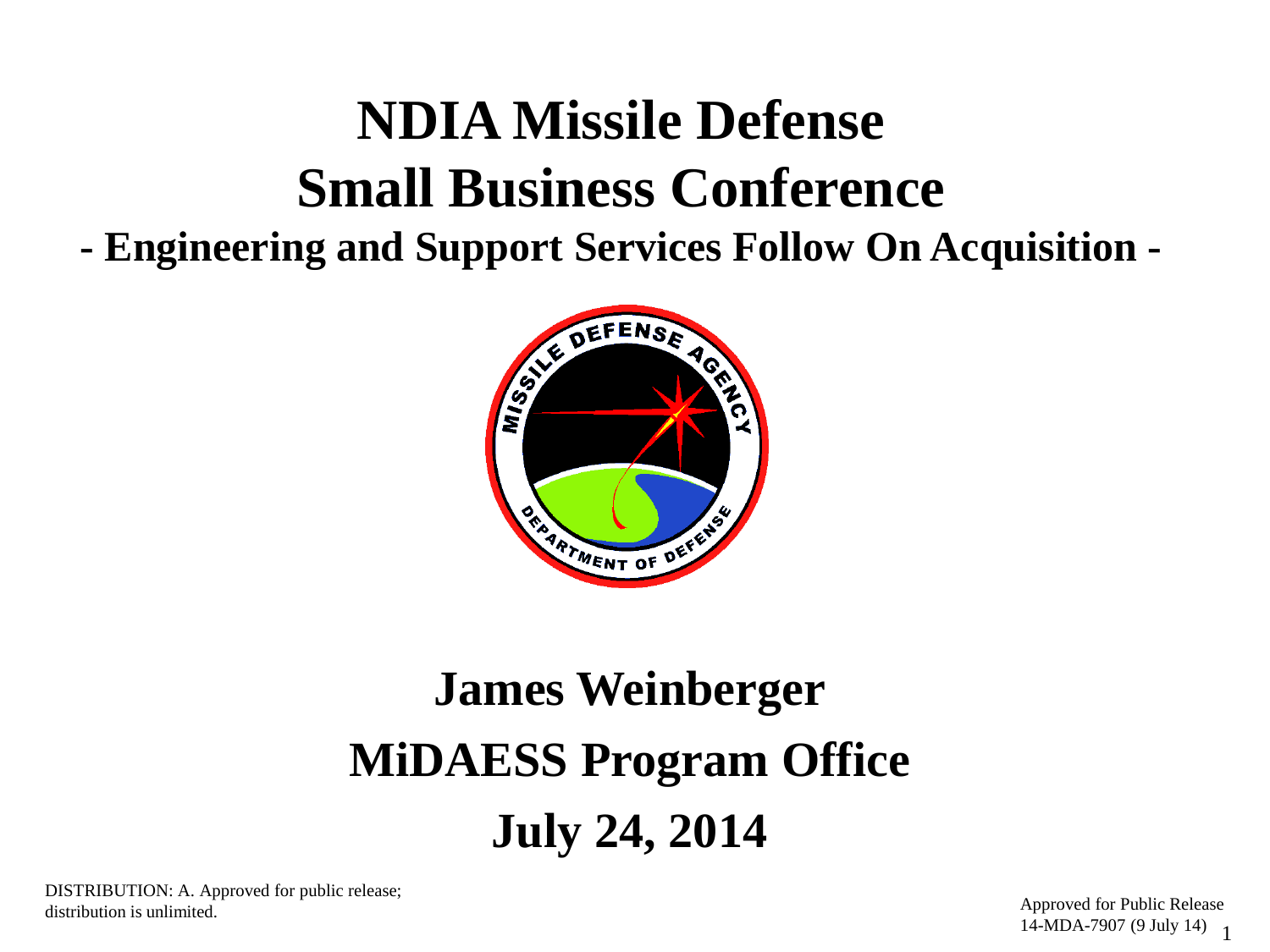

### • **This briefing is for informational purposes only**

- The content of any future RFP takes precedence over remarks and explanations provided during this briefing and/or one-on-one sessions
- **Costs incurred as a result of attending this meeting will not be reimbursed by the Government**
- **All information included in this briefing is pre-decisional**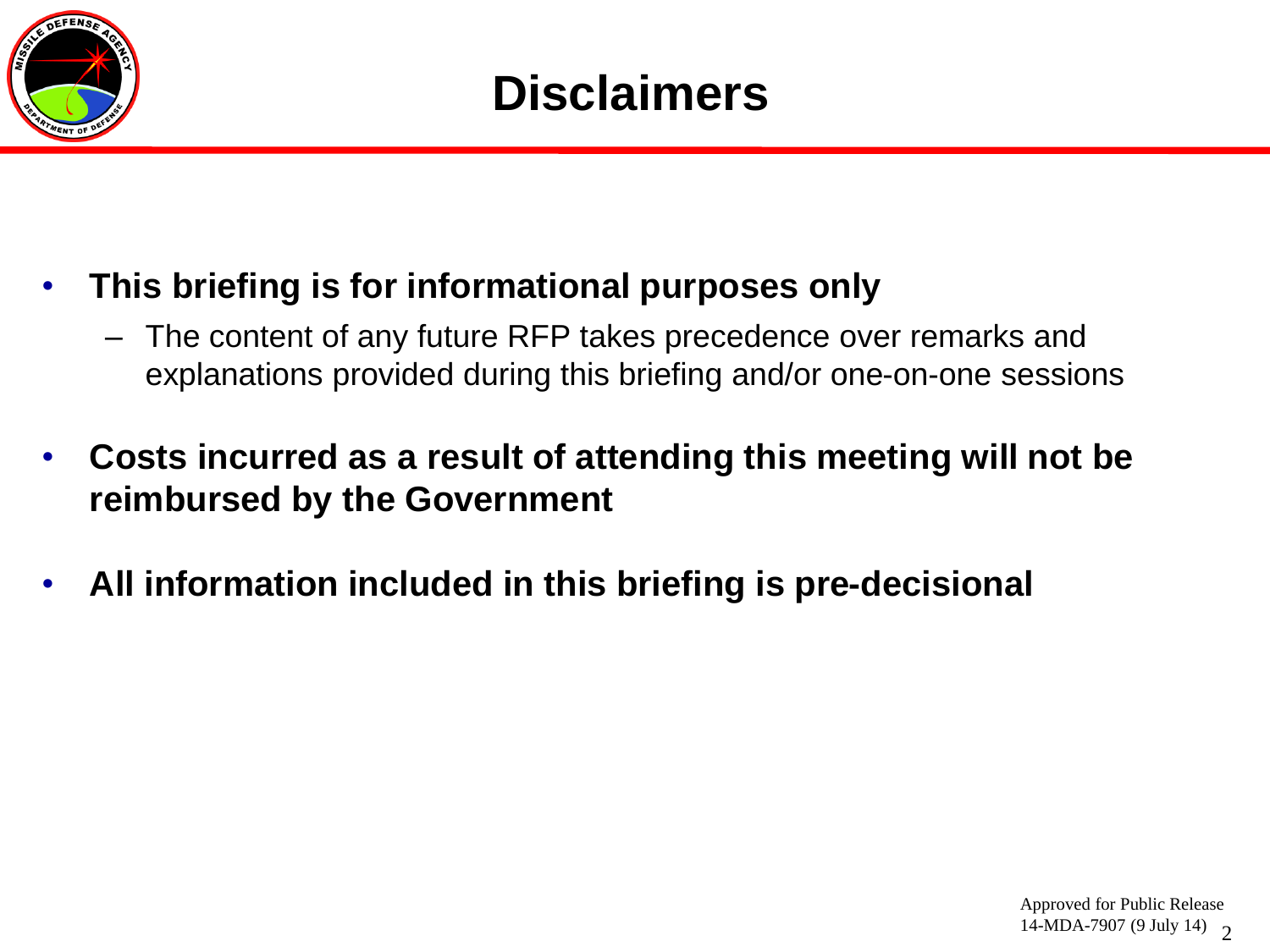

# **Mission**

- MDA/MS Program Mission:
	- ‒ Implement Engineering/Support Services for the BMDS Mission
	- ‒Centralize the Acquisition of Support Services
	- -Reduce Agency Cost Enterprise-Wide



## **Performing Locations**

3 14-MDA-7907 (9 July 14) Approved for Public Release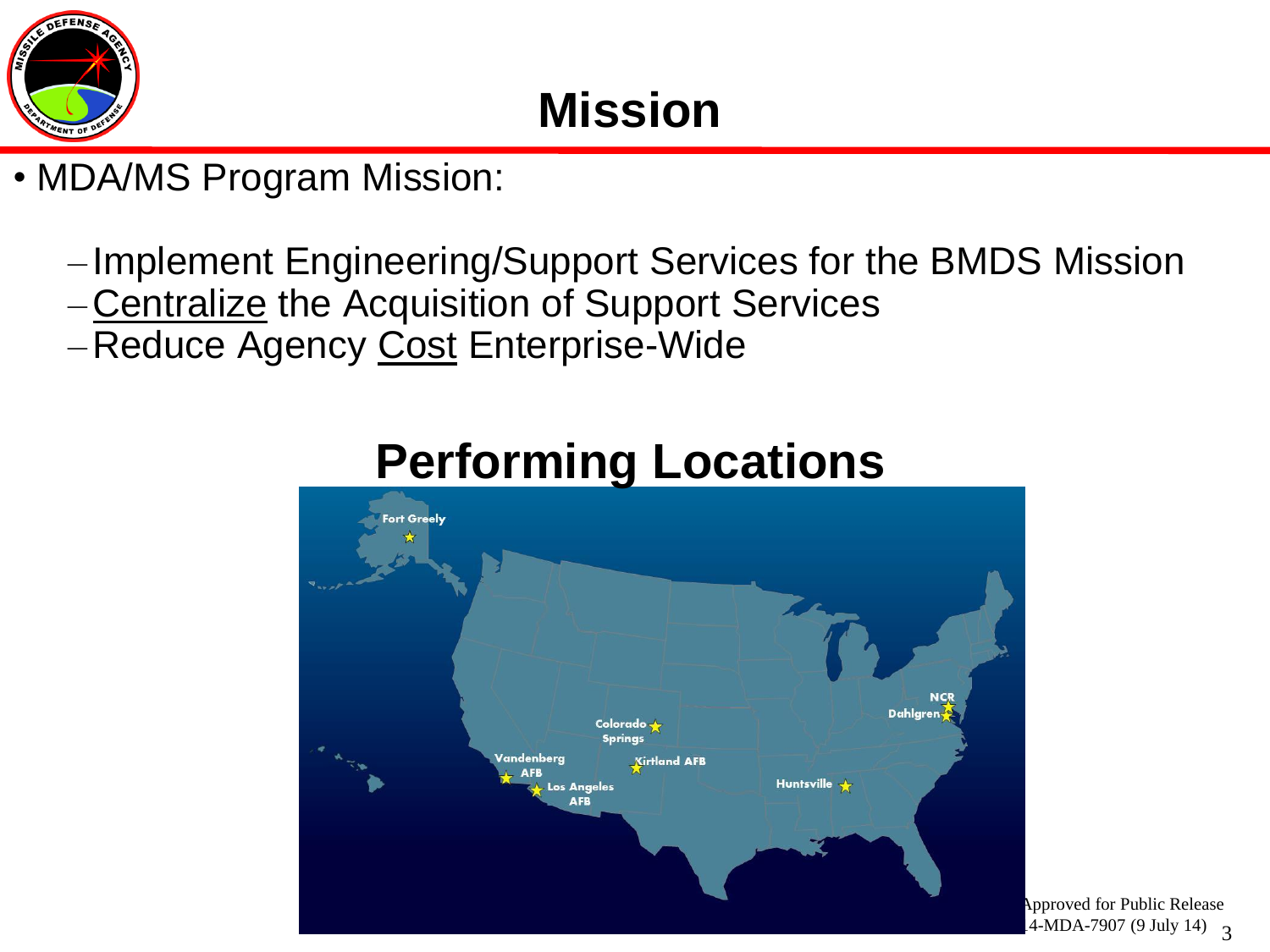

## **Since Industry Day #1 (April 16, 2014)**

 $\sqrt{}$  $\bigvee$ 

Implementation complete Implementation underway

• Path to Acquisition strategy:

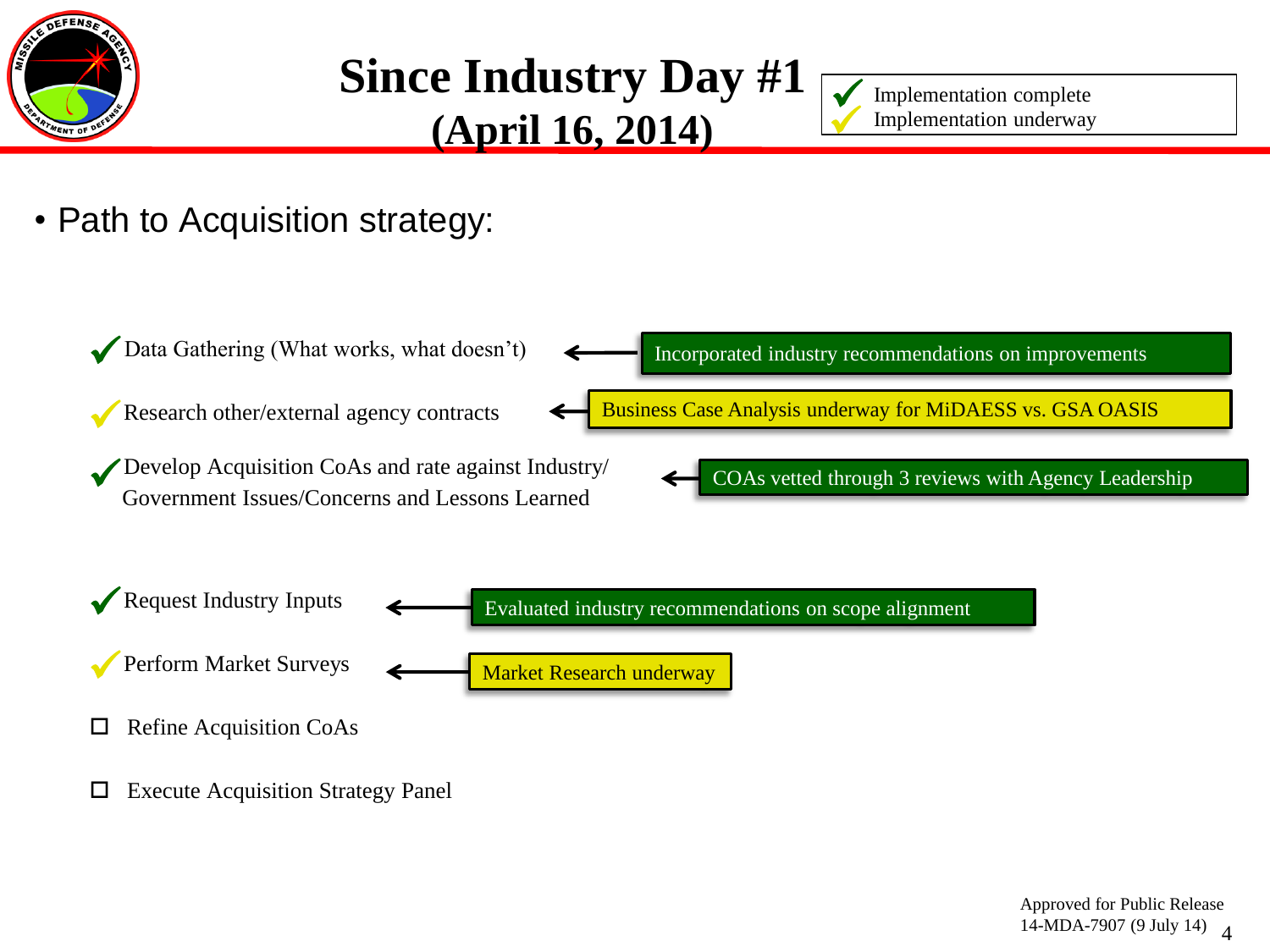

## **Bottom Line Up Front**

#### **Updated MDA/MS Scope of Work Alignment**

- ‒ Reduces Contract Overhead and Potential for Duplication of Work
- ‒ Best Alignment with BBP 2.0 Functional Groupings for Financial Reporting
- Market Survey Will Identify Necessary Adjustments to Accommodate Small Business Requirements

#### **Path Forward:**

- Solicit Small Business Capability Statements Against Scope Alignment
- Conduct BCA on MDA Services Procurement Strategy
- Establish Small Business Set-Asides and Realign Scope as Necessary
- Conduct ASB
	- ‒ *Contract Structure (ID/IQ, Stand-Alone Contract, External Agency Contract, Hybrid)*
	- ‒ *Small Business COAs*
	- ‒ *Finalize Scope of Work*
	- ‒ *RFP Evaluation Criteria*
	- ‒ *OCI Requirements*

### **Future Acquisition Path Forward Still in Planning Stages – No Firm Decisions Have Been Made On Work Content, Alignment, or Contract Structure**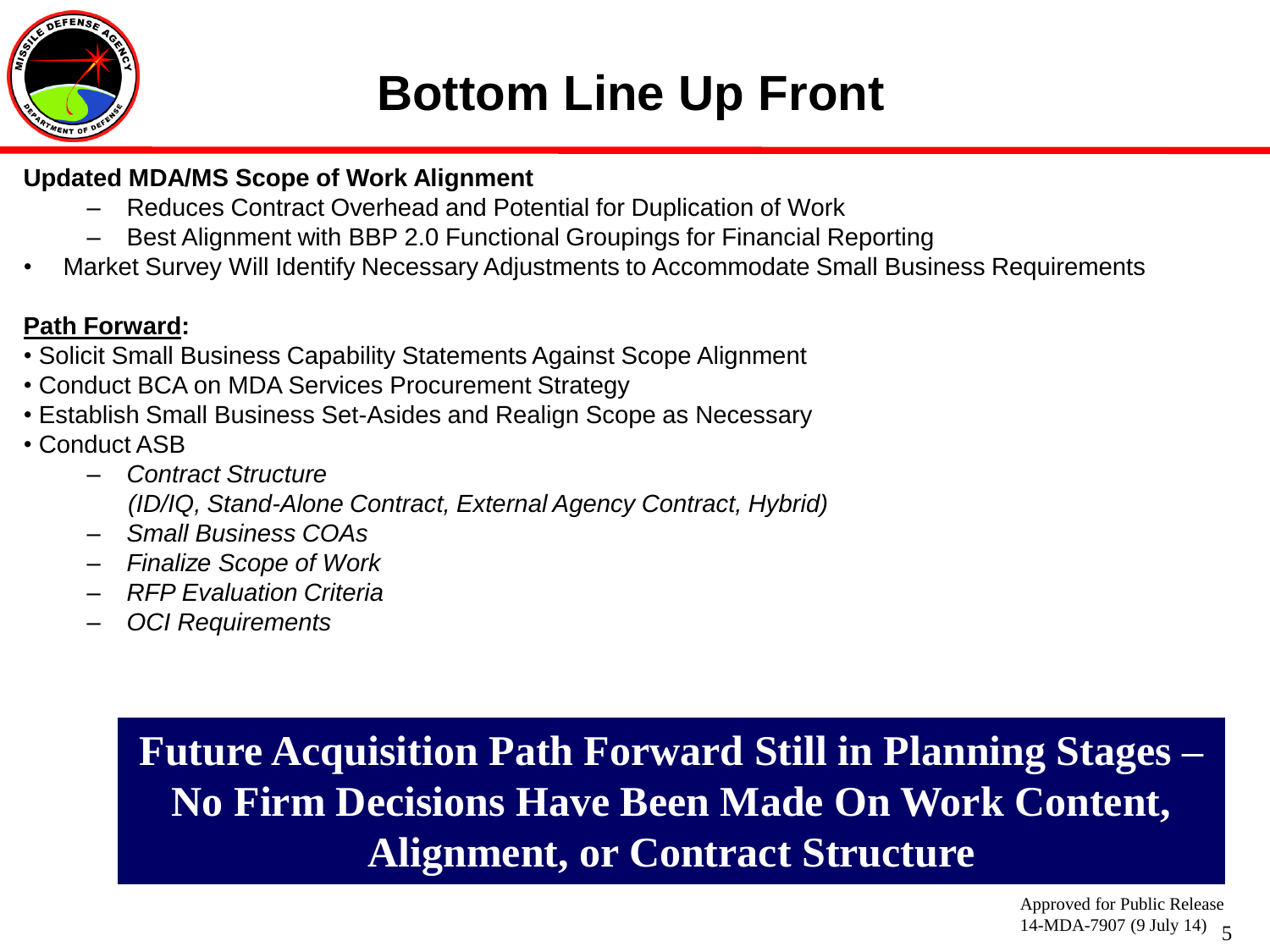

# **Engineering and Support Services Follow-on: What's Different in Our Thinking?**

- Establish Standalone Capability Areas; vice Functional Groups
	- Stand Alone contracts is an Acquisition COA under consideration
- Consolidate Tasks to Increase Opportunities for Synergy/ Efficiencies
	- Ensure Same or Better Small Business Opportunities
	- Market Research Will Inform Final Work Scope Structure
- Reduce 58 Current Task Orders to More Manageable Number
- Align with DoD Better Buying Power's Services Taxonomy
- Continue/Improve Efforts to Track/Segregate Stakeholder Funding
- 5 year Period of Performance (3 year base, Two 1 year Options)
- Update to Product Tables to Reduce Contractual Burden and Allow Flexibility
- VECP Clause for Savings Share along with MDA Directive on How to Implement VECP on Service Contracts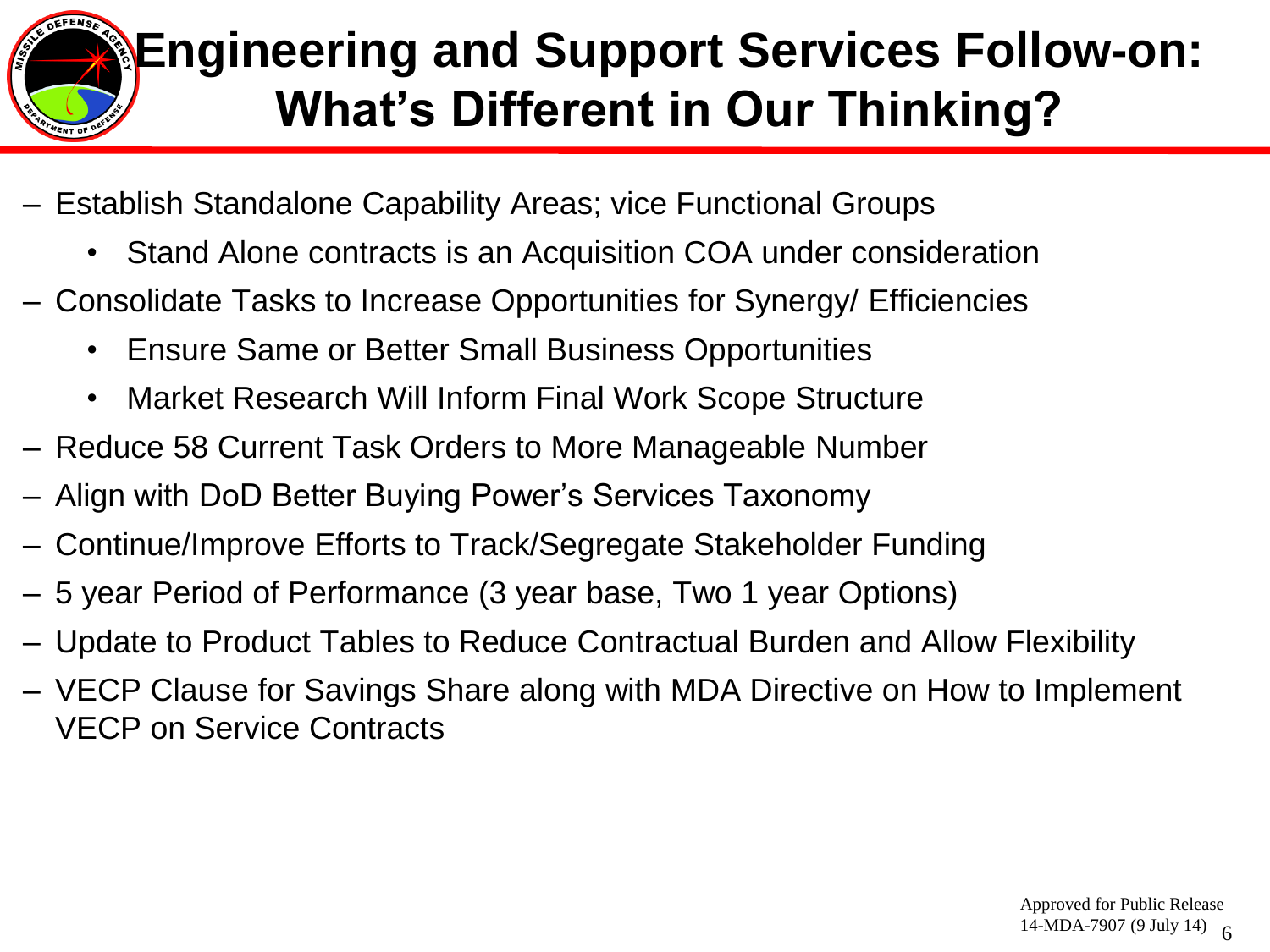

### **Blue Font: Existing SBSA**

### **Scope of Work Alignment**

(MiDAESS Current Alignment)

| Group 1 – Quality, Safety, Mission Assurance (QSMA) (FL:QS) |               | $Group 3 - Engineering$<br>(FL: DE/DT/IC)            |
|-------------------------------------------------------------|---------------|------------------------------------------------------|
| 1A SBSA<br>(3 Task Orders)                                  |               | 3A SBSA<br>(10 Task Orders)                          |
| • Safety                                                    | $QS-01$       | Engineering<br>(FL:DE)                               |
| • Mission Assurance                                         | $QS-02$       | • Threat Engineering<br>$DE-04$                      |
| • Quality Assurance                                         | $OS-03$       | • Test Analysis & Reporting<br><b>DE-02</b>          |
|                                                             |               | • C3BM & CTTO Training Development<br><b>DE-09</b>   |
| $Group 2-Aequisition$<br>(FL: DA/DI/DOB/DP/DS)              |               | • International Programs Engineering<br><b>DE-12</b> |
| 2A SBSA<br>(8 Task Orders)                                  |               | • Risk & Lethality<br><b>DE-13</b>                   |
| <b>Acquisition</b><br>(FL:DA)                               |               | <b>Testing</b><br>(FL:DT)                            |
| • Acquisition and Program Mgt Support                       | <b>DA-01</b>  | • Flight Test Provisioning Support<br><b>DT-05</b>   |
| • Acquisition Executive Support                             | <b>DA-02</b>  | • Ground Test Provisioning Support<br><b>DT-06</b>   |
| <b>International</b><br>(FL:DI)                             |               | • Test Infrastructure Support<br><b>DT-07</b>        |
| • International Affairs                                     | $DI-01$       | <b>IT Services</b><br>(FL: IC)                       |
| • Aegis BMD FMS                                             | $DI-02$       | • IT Management & Analysis<br>$IC-01$                |
| <b>Business Operations</b><br>(FL: DO)                      |               | • Cybersecurity & Risk Management<br>$IC-02$         |
| • Cost Estimating                                           | $DO-04$       |                                                      |
| • Accounting                                                | $DOB-05$      | 3B Full and Open (9 Task Orders)                     |
| • EVMS                                                      | <b>DO-06</b>  | Engineering<br>(FL:DE)                               |
| Logistics<br>(FL: DPL)                                      |               | • Systems Engineering<br>$DE-01$                     |
| • Readiness Management                                      | <b>DPL-01</b> | • Weapons & Missile Systems Engineering<br>$DE-03$   |
| 2B Full and Open (4 Task Orders)                            |               | • Sensors Engineering<br><b>DE-05</b>                |
| <b>Business Operations</b><br>(FL: DO)                      |               | • Space Portfolio Engineering<br><b>DE-07</b>        |
| • Strategic Financial Planning                              | $DOB-02$      | • C3BM Engineering<br>$DE-08$                        |
| • Budget Execution / Funds Control                          | $DOB-03$      | • Modeling & Simulation<br>$DE-10$                   |
| • Financial Systems Support/Integration                     | $DOB-07$      | • Directed Energy Engineering<br>$DE-11$             |
| Integration<br>(FL: DP)                                     |               | Testing<br>(FL:DT)                                   |
| $\cdot$ ISG                                                 | $DP-01$       | • Flight, Component & General Test Support DT-01     |
|                                                             |               | • Ground Test Support<br>DT-02                       |
|                                                             |               |                                                      |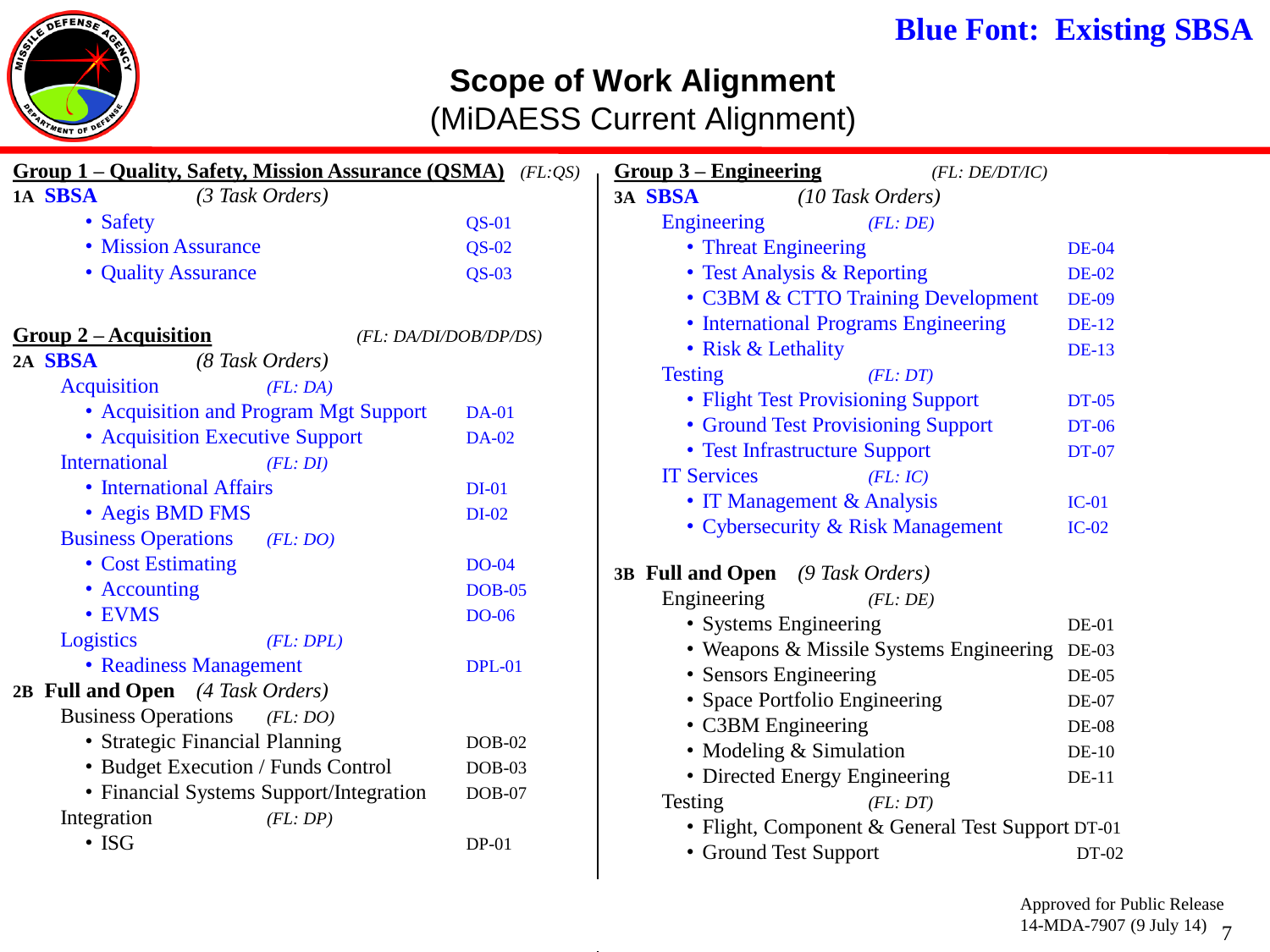### **Blue Font: Existing SBSA**



### **Scope of Work Alignment**

(MiDAESS Current Alignment)

| <b>Group 4 – Infrastructure &amp; Deployment</b><br>Group $6$ – Security & Intelligence (FL: DEI/IC)<br>(FL:DDW/DPF/DT) |                 |                                                     |               |  |
|-------------------------------------------------------------------------------------------------------------------------|-----------------|-----------------------------------------------------|---------------|--|
| 4A Full and Open (6 Task Orders)                                                                                        |                 | 6A Full and Open (6 Task Orders)                    |               |  |
| Warfighter Integration<br>(FL:DDW)                                                                                      |                 | Engineering<br>(FL: DEI)                            |               |  |
| • Warfighter Strategic Integration                                                                                      | <b>DDW-01</b>   | • Security & Program Protection                     | $DEI-01$      |  |
| • Operations Support                                                                                                    | $DDW-02$        | • Declassification                                  | <b>DEI-02</b> |  |
| Facilities<br>(FL: DPF)                                                                                                 |                 | • Intelligence                                      | <b>DEI-03</b> |  |
| • Facilities, Logistics & Space Mgmt                                                                                    | $DPF-01$        | • Counterintelligence                               | <b>DEI-05</b> |  |
| · Facilities Life Cycle Mgmt,                                                                                           | <b>DPF-02</b>   | • Cybersecurity & Engineering                       | <b>DEI-06</b> |  |
| • Environmental Management                                                                                              | $DPF-03$        | <b>IT Services</b><br>(FL: IC)                      |               |  |
| <b>Test Support</b><br>(FL:DT)                                                                                          |                 | • BMDS CSM/CND                                      | $IC-03$       |  |
| • Warfighter Operational Support                                                                                        | DT-08           |                                                     |               |  |
| <b>Group 5-Agency Operations</b>                                                                                        | (FL: DS/DOH/PA) | <b>Group 7-Agency, Advisory, Analytical Support</b> | (FL:DA/DT)    |  |
| 5A SBSA<br>(8 Task Orders)                                                                                              |                 | 7A Full and Open (3 Task Orders)                    |               |  |
|                                                                                                                         |                 | • Engineering & Technical A3 Support                | $A3-01$       |  |
| <b>Admin Services</b><br>(FL:DS)                                                                                        |                 | • Test A3 Support                                   | A3-02         |  |
| • Executive Administrative and AO Support DS-02                                                                         |                 | • Acquisition A3 Support                            | $A3-03$       |  |
| • Protocol & Event Management Support                                                                                   | $DS-03$         |                                                     |               |  |
| · Strategic Planning, Programmatic & Comm DS-04                                                                         |                 |                                                     |               |  |
| $\cdot$ VIPC                                                                                                            | $DS-0.5$        |                                                     |               |  |
| <b>Human Resources</b><br>(FL:DOH)                                                                                      |                 |                                                     |               |  |
| • Human Resources Support                                                                                               | <b>DOH-01</b>   |                                                     |               |  |
| • Training & Development                                                                                                | <b>DOH-02</b>   |                                                     |               |  |
| <b>Public Affairs</b><br>(FL: PA)                                                                                       |                 |                                                     |               |  |
| • Public Information Support                                                                                            | <b>PA-01</b>    |                                                     |               |  |
| • Public Affairs Outreach Support                                                                                       | <b>PA-02</b>    |                                                     |               |  |
| 5B Full and Open (1 Task Order)                                                                                         |                 |                                                     |               |  |
| <b>Admin Services</b><br>(FL:DS)                                                                                        |                 |                                                     |               |  |
| • Functional, Execution, and Non-Matrix Admin DS-01                                                                     |                 |                                                     |               |  |
|                                                                                                                         |                 |                                                     |               |  |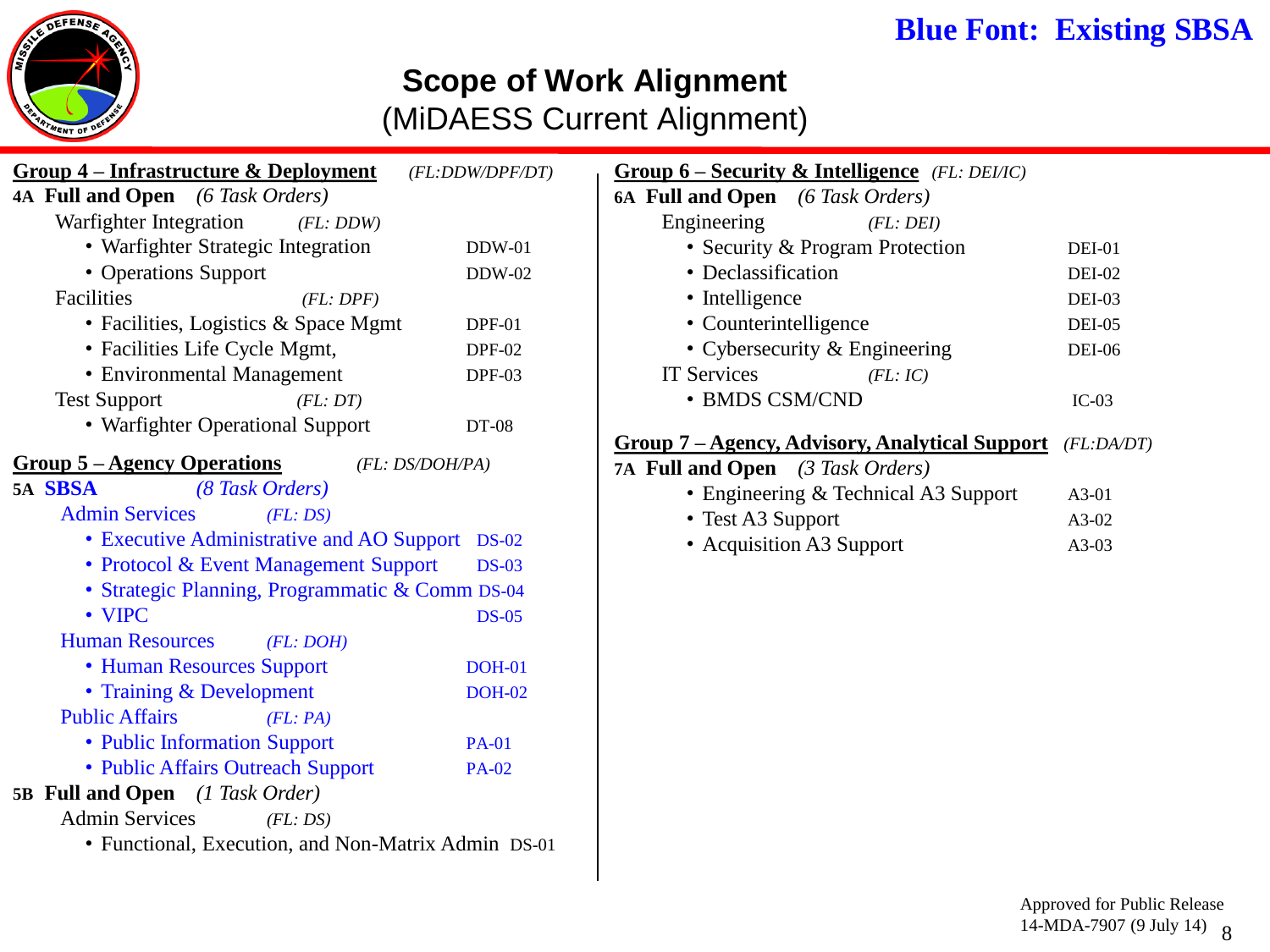### **Blue Font: Changes from Existing**

# DEFENS **ENT OF**

### **Scope of Work Alignment**

(Improved Functional Alignment)<br>Note: Categories aligned to the DoD Functional Categories in BBP 2.0

| <b>Quality, Safety, Mission Assurance</b> (FL:QS) | Jan 2016     | Acquisition (FL: MDA/DA)                | Jul 2016   | Security & Intel (FL: DE)                    | <b>Jun 2016</b> |
|---------------------------------------------------|--------------|-----------------------------------------|------------|----------------------------------------------|-----------------|
| • Safety                                          | $OS-01$      | • Acq/Program Support                   | DA-01/02   | • Security/Program Protection                | <b>DEI-01</b>   |
| • Quality/Mission Assurance                       | $QS - 02/03$ | $\cdot$ ISG                             | $DP-01$    | Declassification                             | <b>DEI-02</b>   |
|                                                   |              | • TI for Acquisition Support            | <b>New</b> | Intelligence                                 | DEI-03          |
|                                                   |              |                                         |            | • Counter Intel                              | <b>DEI-05</b>   |
| <b>Core Engineering and Analysis (FL: DE)</b>     | Aug 2016     |                                         |            | • Cybersecurity and Engineering              | <b>DEI-06</b>   |
| • Modeling/Simulation                             | $DE-10$      | Business Mgmt. (FL: MDA/DO)             | Jul 2016   |                                              | Aug 2016        |
| • Systems Engineering                             | DE-01/11/13  | • Strategic Planning                    | $DOB-02$   | <b>Human Resources (FL: DOH)</b>             |                 |
| • Threat Engineering                              | $DE-04$      | • Budget Execution/Accounting DOB-03/05 |            | • Human Resource Support                     | <b>DOH-01</b>   |
| • Test/Performance Analysis                       | DE-02        | • Cost Estimating                       | DO-04      | • Training and Development                   | $DOH-02$        |
| • Weapons & Missile Engineering                   | DE-03/12     | $\cdot$ EVM                             | DO-06      | <b>Admin.</b> / Other Services (FL: DS)      | Aug 2016        |
| • Sensors and Space Portfolio Eng                 | DE-05/07     | • Financial System Support              | $DOB-07$   | • Public Affairs/ Exhibit Outreach           | PA-01/02        |
| • C3BM & CTTO                                     | DE-08/09     | • TI for DO Support                     | <b>New</b> | <b>Executive and Other Admin</b>             | DS-01/02        |
| • TI for Engineering Support                      | <b>New</b>   |                                         |            | <b>Strategic Planning</b><br>$\bullet$       | <b>DS-04</b>    |
|                                                   |              |                                         |            | <b>Protocol and Event Management</b>         | $DS-03$         |
|                                                   |              |                                         |            | • VIPC                                       | $DS-05$         |
| Test $(FL:DT)$                                    | Aug 2016     |                                         |            |                                              |                 |
| • Component Flight/Ground Test                    | DT-01/02     |                                         |            | <b>Facilities Related Services (FL: DPF)</b> | Jun 2016        |
| • Wargames and Exercises                          | <b>DT-08</b> |                                         |            | • Facility, Space Management                 | $DPF-01$        |
| • Test Infrastructure                             | DT-05/06/07  |                                         |            | • Facilities Life Cycle Mgt                  | <b>DPF-02</b>   |
| • TI for Test Support                             | <b>New</b>   |                                         |            |                                              |                 |
|                                                   |              |                                         |            | • Environmental Management                   | <b>DPF-03</b>   |
| <b>Information Tech/Cybersecurity (FL: IC)</b>    | Aug 2016     |                                         |            | <b>Warfighter Integration (FL: DDW)</b>      | Jun 2016        |
| • IT Management/Analysis                          | $IC-01$      |                                         |            | • Warfighter Strategic Integration           | $DDW-01$        |
| • Cyber Security                                  | $IC-02$      |                                         |            | • Operations Support                         | <b>DDW-02</b>   |
| • BMDS Cyber-Security Mgmt                        | $IC-03$      |                                         |            | Logistics (FL: DPL)                          | Jul 2016        |
|                                                   |              |                                         |            | • Life Cycle Product Support                 | $DPL-01$        |
|                                                   |              |                                         |            |                                              |                 |
|                                                   |              |                                         |            | International (FL: MDA/DI)                   | <b>Jul 2016</b> |
|                                                   |              |                                         |            | • FMS - International Policy                 | $DI-01/02$      |
| Follow-on Need Date                               |              |                                         |            |                                              |                 |
|                                                   |              |                                         |            |                                              |                 |
|                                                   |              |                                         |            | Approved for Public Release                  |                 |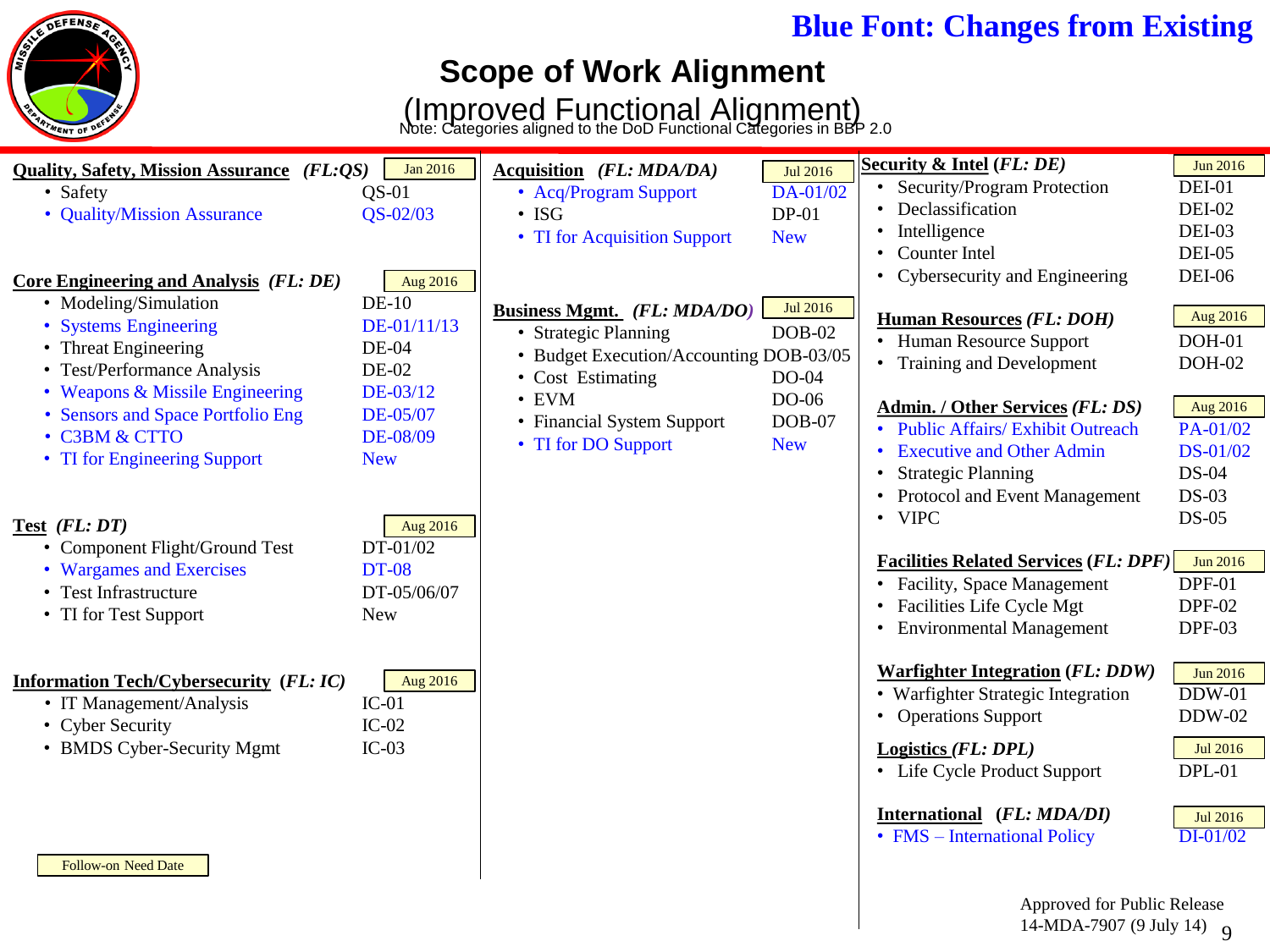

## **Improved Functional Alignment**

#### **Summary of Changes from Existing Construct:**

- Eliminated Functional Capability Groupings in favor of Stand-Alone Capability Areas
	- ‒ Alignment Opens Aperture for Contract Strategies
- Aligns with BBP 2.0 for DoD Cost Accounting Purposes
- Reduced potential for duplication of effort
	- Reduced administrative burden in managing tasks and effecting changes
	- Improved cross-utilization / depth of bench for surge or scope of work changes
	- ‒ Aligns with some industry recommendations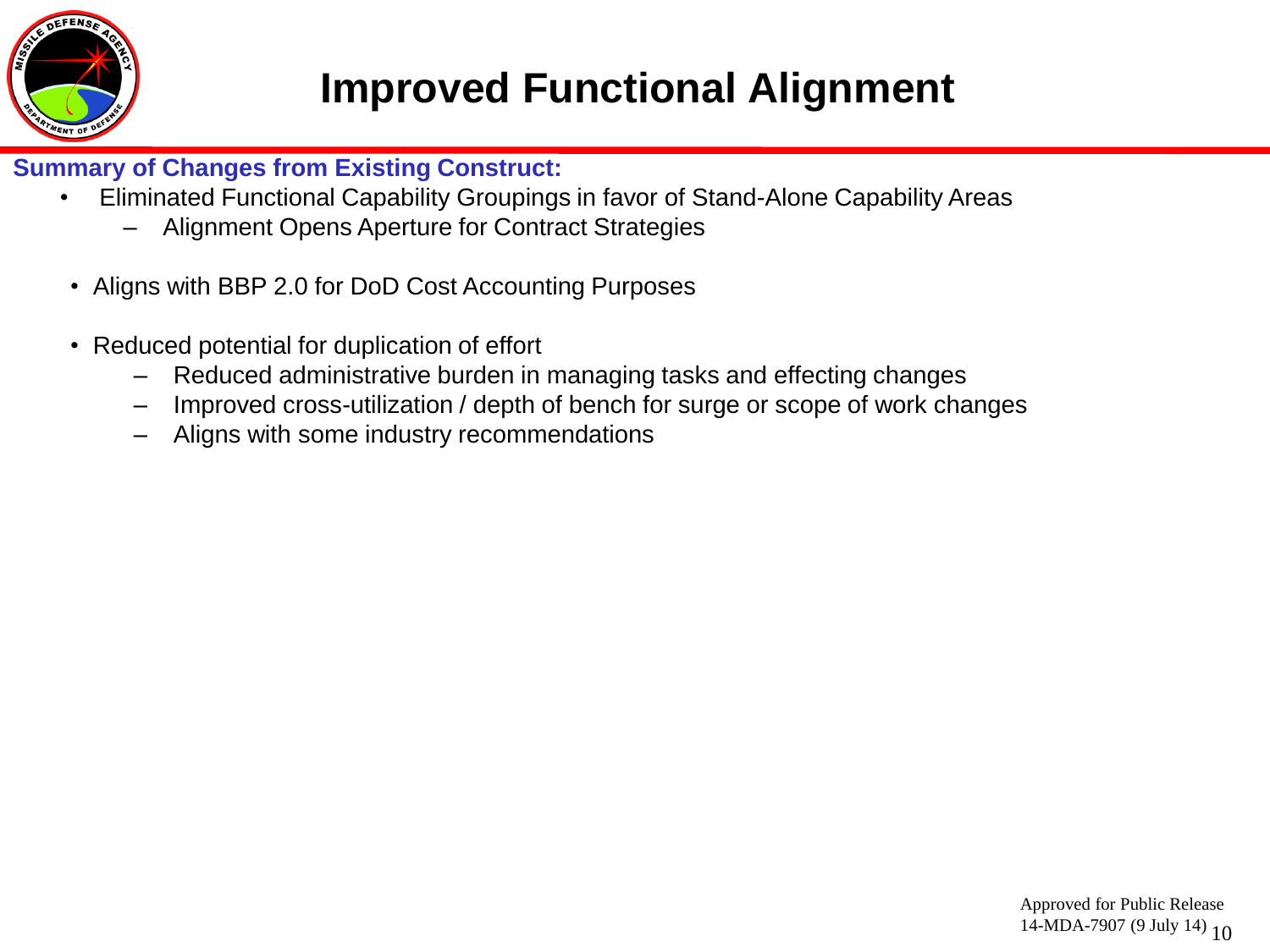

### **Improved Functional Alignment**

| <b>Industry and Government Feedback</b>             |                                                                        | <b>MIDAESS</b> | <b>Improved</b><br><b>Alignment</b> |
|-----------------------------------------------------|------------------------------------------------------------------------|----------------|-------------------------------------|
|                                                     | Reduce Opportunity for Duplication of Effort across tasks              |                | ✔                                   |
|                                                     | Eliminate FCG 7 (Graybeards); consolidate under other FCGs             |                |                                     |
|                                                     | Combine QSMA                                                           |                |                                     |
|                                                     | Combine all Administrative support                                     |                |                                     |
|                                                     | Combine Flight/Ground Test Support                                     |                |                                     |
|                                                     | <sup>1</sup> Combine all IC requirements                               |                |                                     |
| <b>Efficiencies from Consolidation</b>              | Combine HR and Training                                                |                |                                     |
|                                                     | <b>Combine Acquisition tasks</b>                                       |                |                                     |
|                                                     | Reduce contract overhead                                               |                |                                     |
|                                                     | Combine Systems Engineering and Weapon System Engineering              |                | х                                   |
|                                                     | Consolidate all requirements into single, LSI construct                |                | χ                                   |
|                                                     |                                                                        |                |                                     |
|                                                     | Improve Govt timeliness in awards, change orders, and oversight        |                | ✔                                   |
| <b>Acquisition Schedule</b>                         | Scale down proposal reqts to necessary/discriminating information only |                |                                     |
|                                                     |                                                                        |                |                                     |
| <b>Improved Competition / Customer Satisfaction</b> | Separate Test from Engineering - MOST COMMON RESPONSE                  |                | ✔                                   |
|                                                     | <sup>2</sup> Break out Engineering into smaller groups                 |                |                                     |
|                                                     | Separate BFM from Acquisition                                          |                |                                     |
|                                                     | Separate Logistics from Acquisition                                    |                |                                     |
|                                                     | Separate IC from Engineering                                           |                |                                     |
|                                                     | Separate M&S from Engineering                                          |                | x                                   |
|                                                     |                                                                        |                |                                     |

Note: <sup>1</sup> Consolidates all current MiDAESS IC requirements

<sup>2</sup> Benefit of reduced number of contracts and associated synergy outweighs benefit of small engineering groups (Market Survey may alter scope of work alignment)

Approved for Public Release 14-MDA-7907 (9 July 14)